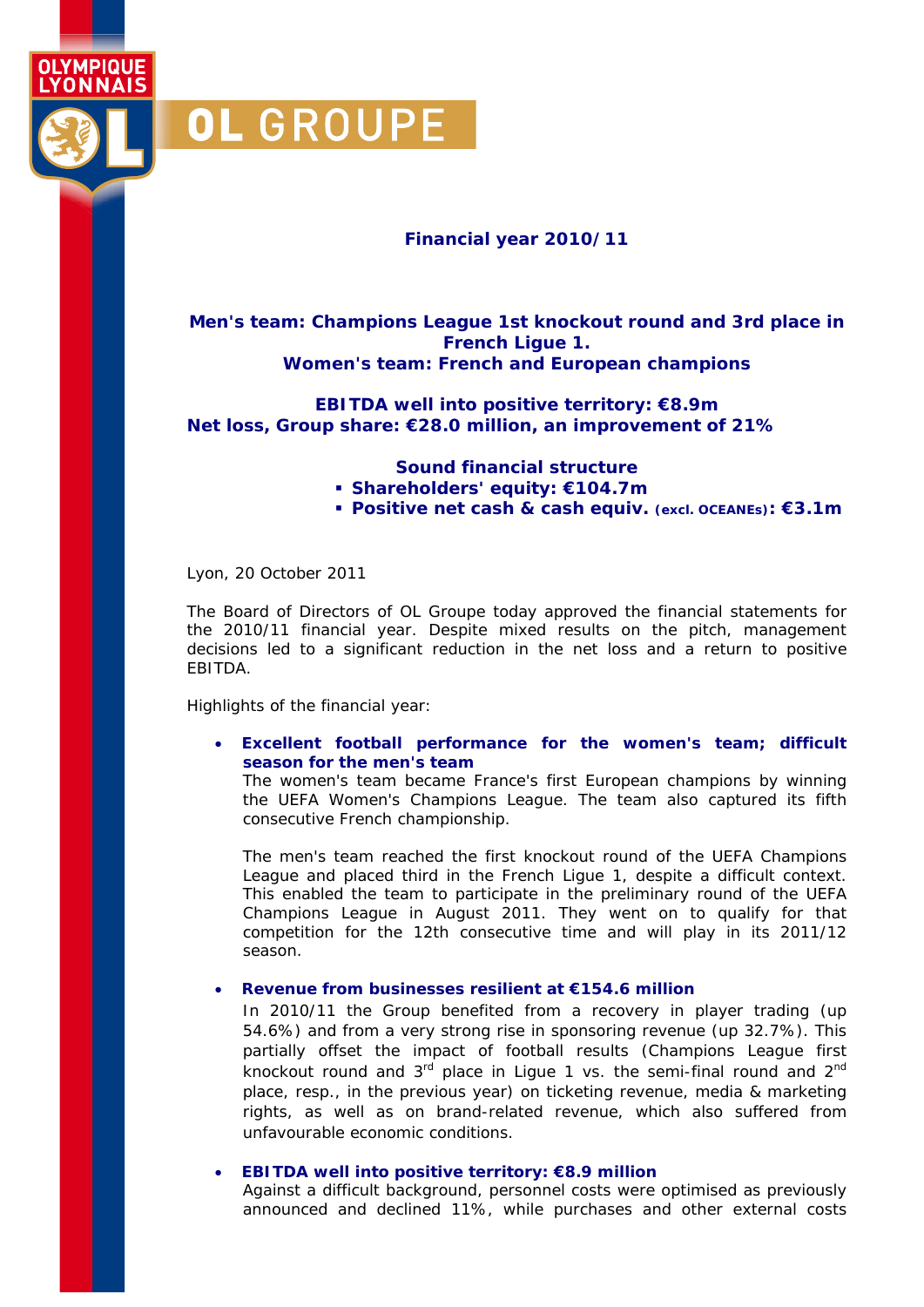were tightly controlled and shrank 10%. This led to a significant improvement in operating results, even though collective image rights were eliminated as of 1 July 2010 and the new corporate value-added tax (CVAE) came into force. These changes had an unfavourable impact of €4.3 million and €0.5 million, respectively.

### • **Reduction in net loss**

**OL GROUPE** 

**OLYMPIQUE YONNAIS** 

> After net financial expense of €1.8 million and a tax credit of €9.4 million (€18.3 million in 2009/10), the Group share of net loss totalled €28.0 million in 2010/11, vs. €35.6 million in the previous year, representing a 21% improvement.

### • **Sound financial condition**

During the year under review OL Groupe strengthened its financial structure and capacity by issuing €24 million of "OCEANE" convertible bonds in December 2010 and obtaining a €57 million syndicated credit line in May 2011 with a pool of seven top-ranked banks. The line has a duration of three years plus an additional, optional year. After taking into account the net loss for the year, shareholders' equity totalled €104.7 million at 30 June 2011. As of 30 June 2011, the syndicated credit line was in use for direct drawdowns (€7 million) and bank guarantees (€37.9 million).

### **A – RESULTS FOR THE FINANCIAL YEAR**

### **1) REVENUE FROM BUSINESSES**

### *Stable revenue from businesses and recovery in trading*

| $(in \in m)$                                        | 2010/11 | 2009/10 | % change |
|-----------------------------------------------------|---------|---------|----------|
| Ticketing                                           | 19.0    | 24.8    | $-23.4%$ |
| Sponsoring - Advertising                            | 19.5    | 14.7    | $+32.7%$ |
| Media and marketing rights                          | 69.6    | 78.4    | $-11.2%$ |
| Brand-related revenue                               | 24.7    | 28.2    | $-12.4%$ |
| Revenue from businesses excluding<br>player trading | 132.8   | 146.1   | $-9.1%$  |
|                                                     |         |         |          |
| Revenue from sale of player<br>registrations *      | 21.8    | 14.1    | $+54.6%$ |
| <b>Total revenue from businesses</b>                | 154.6   | 160.2   | $-3.5%$  |

*\* Player registrations sold in 2010/11: Bodmer (PSG), Piquionne (West Ham), Boumsong (Panathinaikos), Makoun (Aston Villa), Toulalan (Malaga), plus incentives.*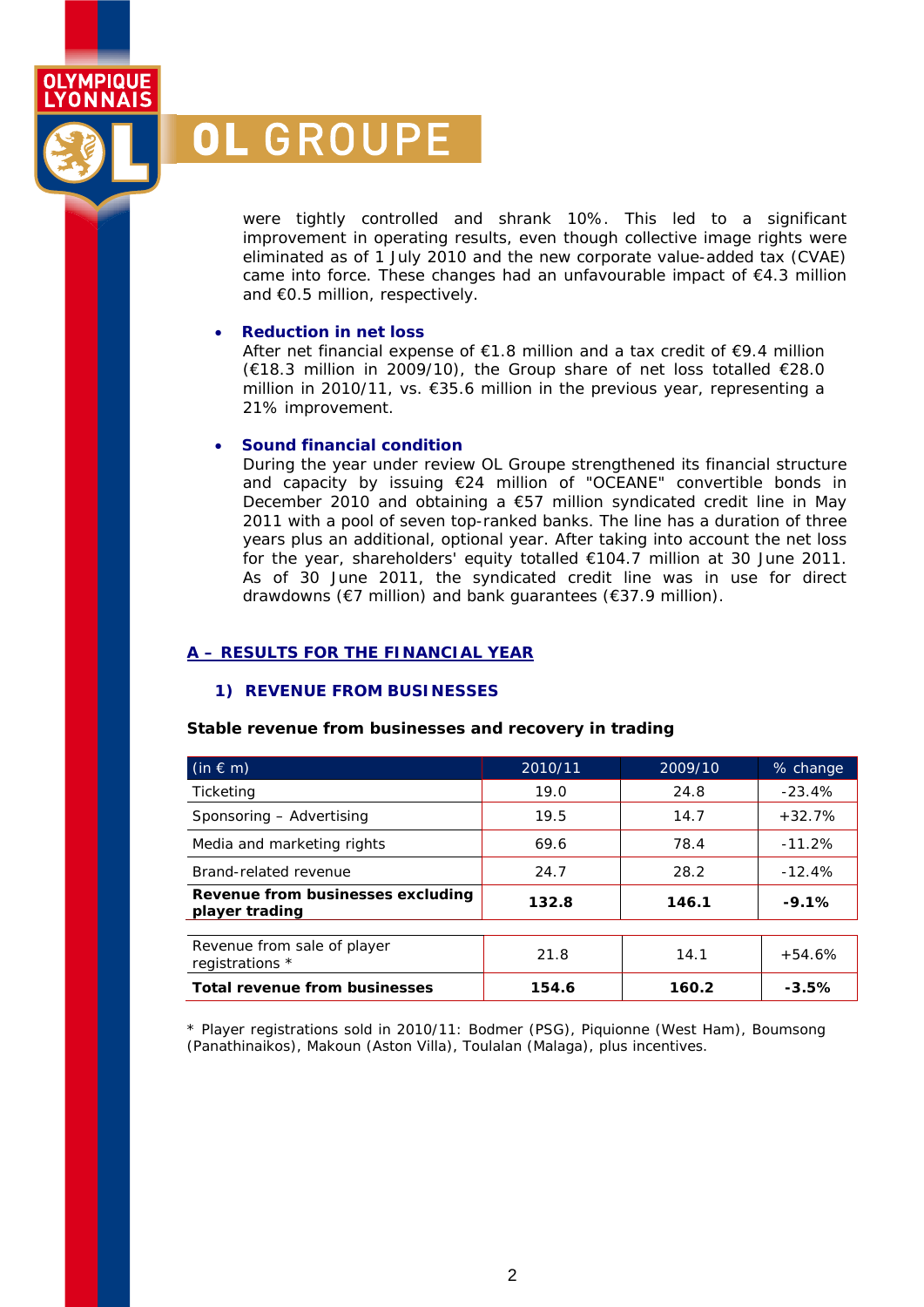

# **OL GROUPE**

## **2) RESULTS**

*EBITDA well into positive territory and an improved loss from ordinary activities, reflecting good control of operating expenses* 

| Consolidated income statement<br>$(in \in m)$ | 2010/11 | 2009/10 | Change   |
|-----------------------------------------------|---------|---------|----------|
| Revenue from businesses                       | 154.6   | 160.2   | $-3.5%$  |
| EBITDA                                        | 8.9     | 0.0     | +€8.9m   |
| Loss from ordinary activities                 | $-35.6$ | $-52.6$ | $+32.0%$ |
| Net loss (Group share)                        | $-28.0$ | $-35.6$ | $+21.0%$ |

Against a still-difficult economic background, OL Groupe's operating results began to recover.

EBITDA totalled €8.9 million, reflecting a 10% reduction in purchases and external costs to €30.7 million from €34.1 million in 2009/10 and an 11% cut in personnel costs to  $\epsilon$ 99.8 million from  $\epsilon$ 111.7 million in 2009/10.

After amortisation of player registrations of  $\epsilon$ 41.2 million (vs.  $\epsilon$ 43.3 million in 2009/10), the loss from ordinary activities totalled  $\epsilon$ 35.6 million, an improvement of 32% from the previous year.

In addition, OL Groupe recognised tax-loss carrybacks of €22.5 million, which reduced deferred tax assets to €1.9 million from €16.3 million at 30 June 2010. The net loss was €28.0 million, a reduction of 21% compared with the previous year.

## **3) VERY SOUND BALANCE SHEET**

In December 2010 OL Groupe issued €24 million in OCEANE convertible bonds to finance, in particular, the acquisition of player registrations. The issue was taken up mostly by the Group's historical shareholders.

In May 2011, OL SASP obtained a €57 million syndicated line of credit from a pool of seven top-ranked banks to replace its existing bilateral lines. This new line has a duration of three years, with the option to extend for a further year.

At 30 June 2011, shareholders' equity stood at  $\epsilon$ 104.7 million, representing the soundest financial condition of any French club, with cash and cash equivalents net of debt (excl. the OCEANEs) of €3.1 million and a cash and cash equivalents balance of €36.3 million.

## **4) INVESTMENT DURING THE YEAR**

Player investments during the financial year totalled €23.4 million, comprised essentially of the acquisition of Yoann Gourcuff in August 2010.

As of 30 June 2011, the market value of the club's players was  $\epsilon$ 161 million (source: Transfermarkt). As there was no market value for the youngest players, management estimates the real value of the team, including young players, at €175 million and the potential capital gain at €82.1 million.

## **5) PROFESSIONAL PLAYERS AND STAFF AS OF 31 AUGUST 2011**

After the departure of Delgado, Hartock and Diakhaté, who reached the end of their contracts, OL Groupe took advantage of the opportunity to transfer out two other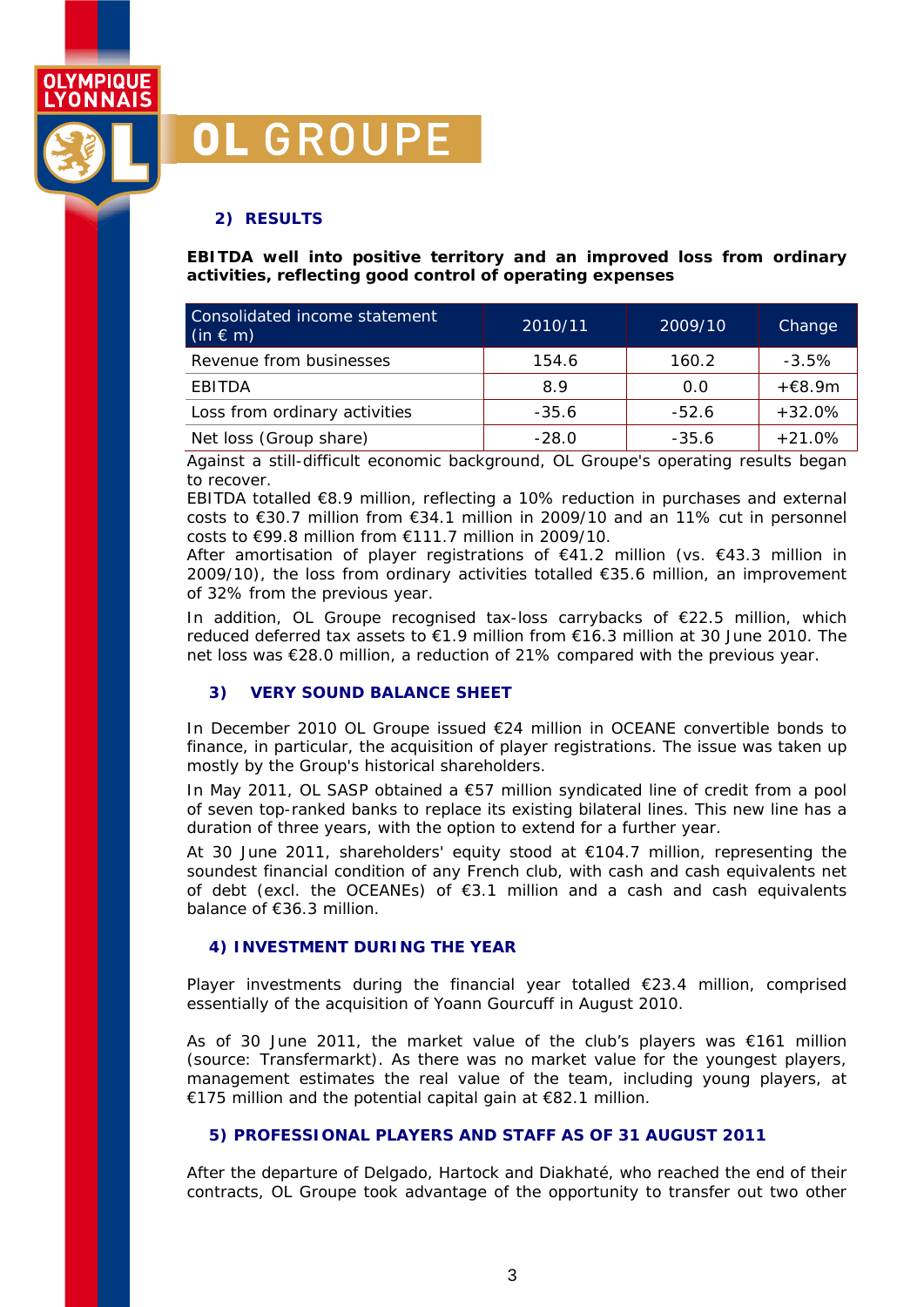

# OL GROUPE

players, Toulalan and Pjanic, for €20.1 million during the 2011 summer transfer window.

In addition, OL Groupe targeted and optimised three other player acquisitions: Koné, Dabo and Fofana for €6.9 million.

As of the end of the summer transfer window on 31 August 2011, the professional team included 29 players, all internationals, with two fewer experienced players than at the end of the previous year. The average age was 24. Eleven of the professional players were trained at OL.

### **B) - FUTURE DEVELOPMENT AND OUTLOOK**

European football in general and French football in particular have been undergoing profound changes as a result of economic conditions. This has shone a spotlight on the clubs' economic difficulties and prompted the arrival of new, foreign investors. At the same time, UEFA has instituted "Financial Fair Play", a system of financial regulation of European clubs which will require them in future to operate profitably. In this context, the Group's overall objective is to adopt a durable, innovative business model. It seeks to combine targeted, optimised recruitment, leading to a profitable player trading activity, while integrating young players from the OL Academy into the professional squad. To bring this strategy to fruition, OL has appointed a new manager, Remi Garde, who is himself a product of the OL training system.

For the 2011/12 financial year, OL Groupe aims to develop revenue from new sponsorship agreements, underpinned by the brand's values of ethics and performance, and from international expansion (transfer of know-how). OL Groupe has already signed significant contracts with prestigious partners: Veolia Environnement and Renault Trucks for the men's team and Renault Trucks and GDF Suez for the women's team, whose fresh, dynamic image and sporting performance are attracting new partners.

OL Groupe also aims to continue reducing operating expenses, in particular salaries and the amortisation expense related to player registrations.

### **C - THE NEW STADIUM, AN AMBITIOUS "PRIVATE/PRIVATE" PROJECT CHAMPIONING EUROPEAN COMPETITIVENESS**

In the past decade, new-generation stadiums have been built, first in England, then in Portugal ahead of the Euro 2004 and in Germany for the 2006 FIFA World Cup.

These stadiums meet the current needs of all users, i.e. the general public, companies, the media and the players themselves. They have become permanent hubs of activity, not just on match days but throughout the week.

OL Groupe's aim is to build a stadium in the Lyon area that will enhance sporting performance, be suited for television broadcasts, offer a high level of security and provide the technology for state-of-the-art management of spectator traffic.

A framework agreement was signed with the VINCI group on 26 July 2011 for the Design/Build phases of the project. The current planning phase will end no later than 30 April 2012. During this time, OL Groupe and VINCI will negotiate and draw up the Design/Build contract. At the end of the planning phase, Foncière du